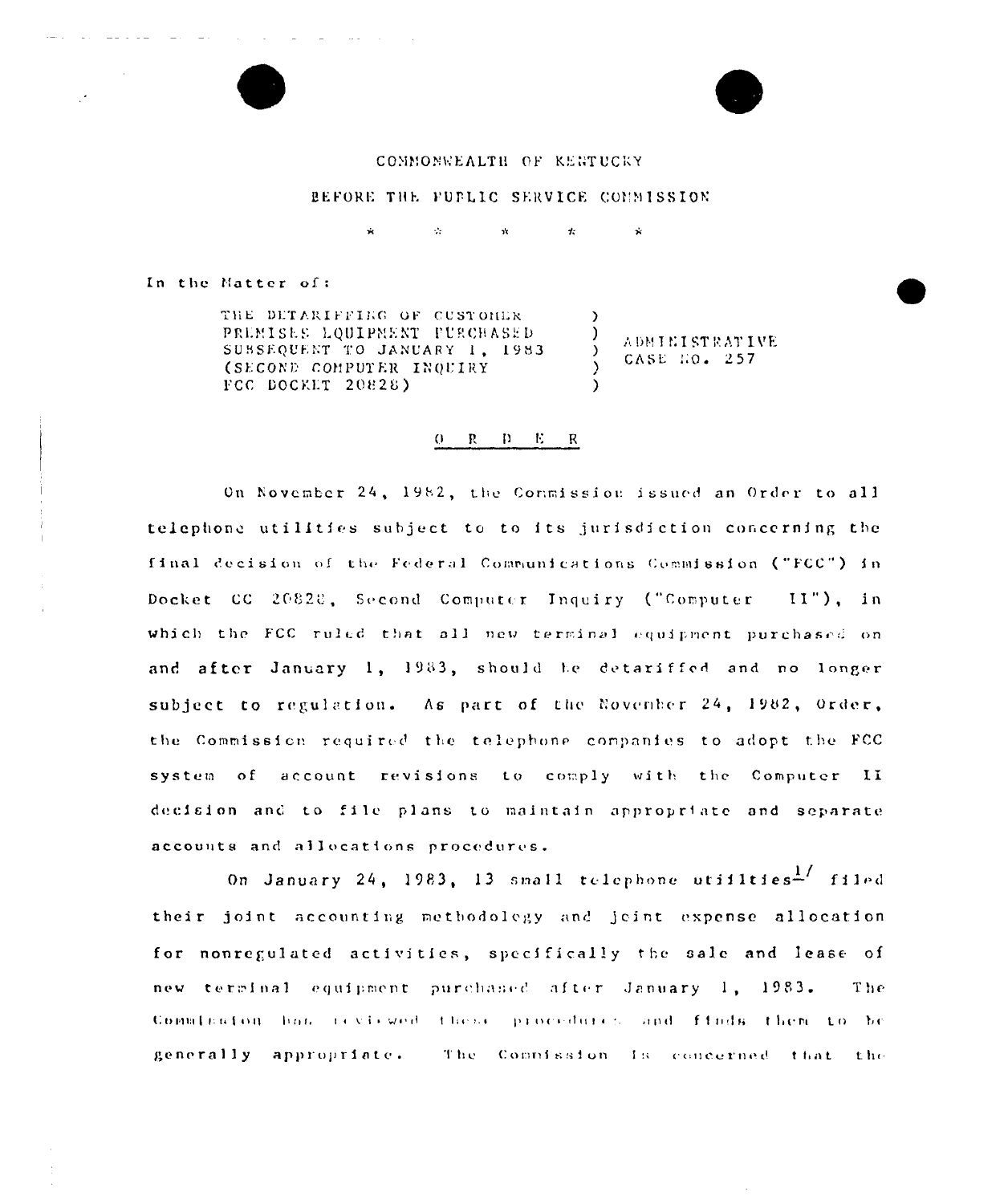proposed methodology for allocating commercial and general office salaries and expense based on the percentage of nonregulated gross regulated gross revenues may understate revenues and the proportion of these expenses to be recorded for nonregulated However, the Commisison is of the opinion that the activities. alternate methodology of allocating these expenses, based on time studies, while more precise, may be prohibitively expensive to small utilities Moreover, the joint costs to be borne by the nonregulated portion of the business are expected to be minor.

Thus, the Commission finds the proposed procedures are adequate at present to identify the expenses associated with the joint costs of detariffed terminal equipment. The Commission should therefore approve these allocation procedures subject to a review of the actual results following one year's experience. If, after this review of actual operations, the Commission is of the opinion that changes are necessary, a hearing may be conducted and the precedures modified.

IT IS THEREFORE ORDERED that the accounting and allocation procedures as proposed by the 13 telephone utilities be and they hereby are approved.

IT IS FURTHER ORDERED that each telephone utility adopting these procedures shall file with the Commission its actual results, based on these procedures, for calendar year 1983 on or before April 1, 1984.

 $\sim$  9  $\times$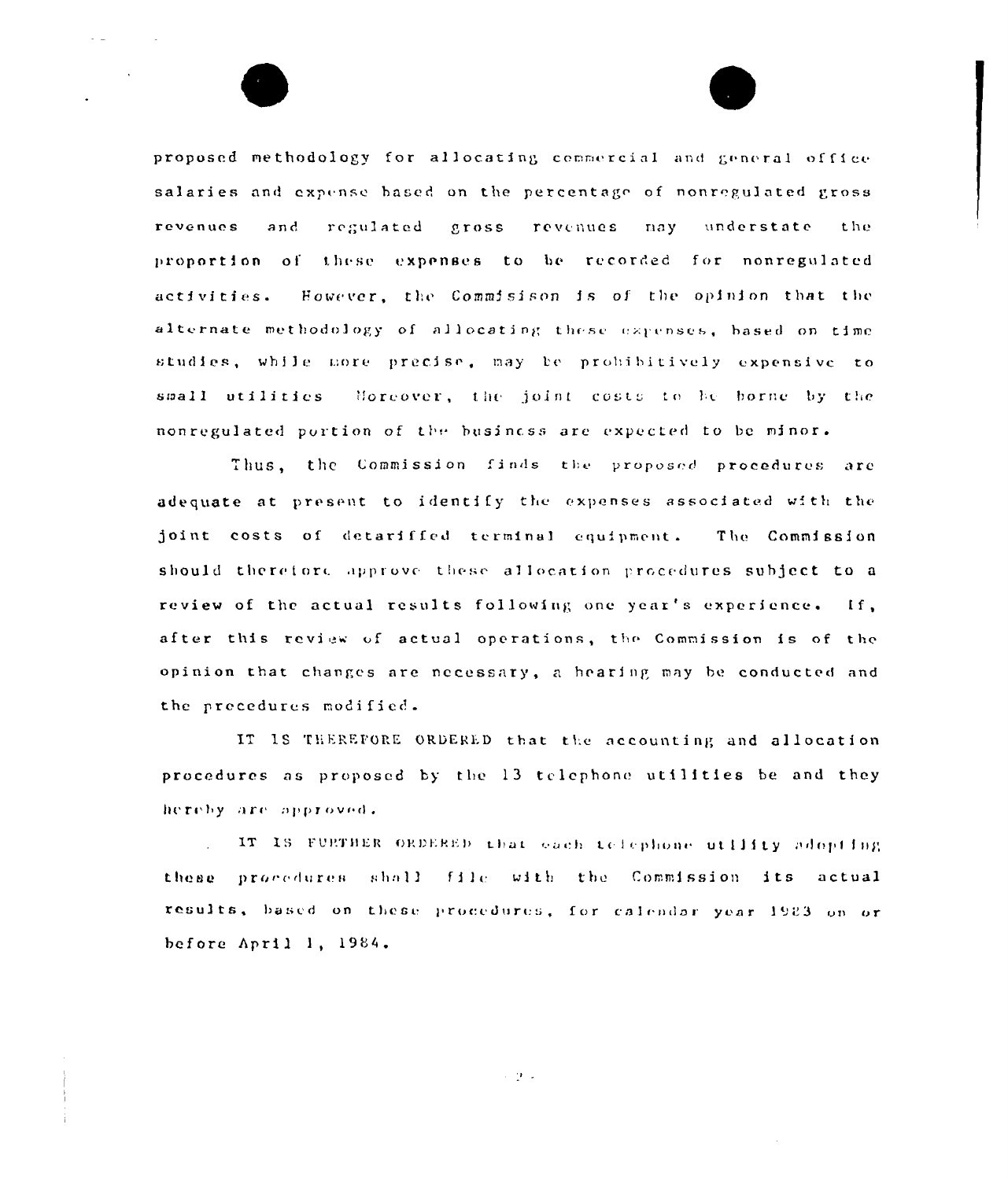

## Done at Frankfort, Kentucky, this 13th day of May, 1983.

PUBLIC SERVICE COMBISSION

Arman Sluit<br>Jeman Suadall Chairman

Commissioner

ATTEST:

Secretary